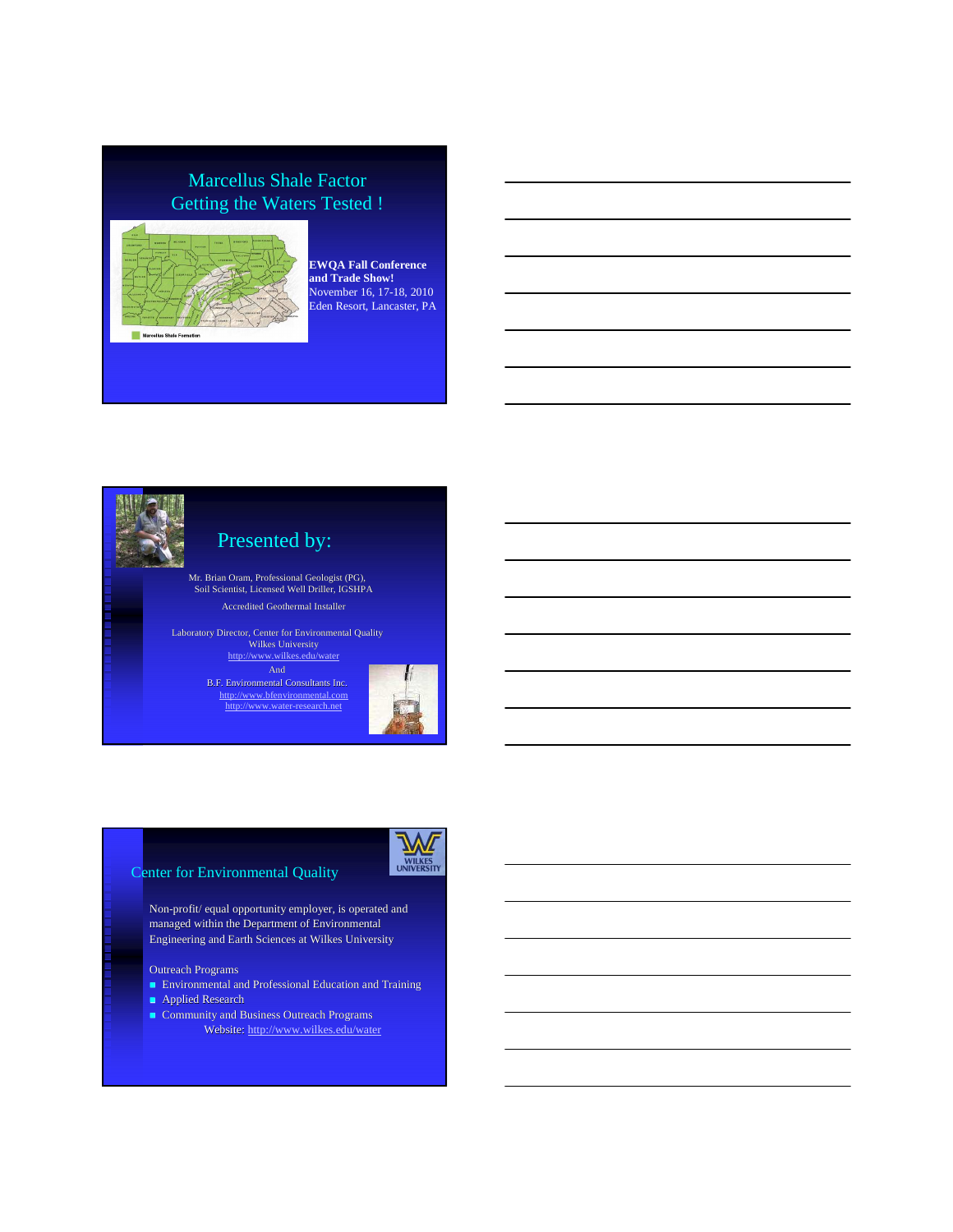#### Before Marcellus Shale Development What was the Quality of Private Well Water? A USGS survey found that 70% of private wells were

contaminated. This contamination could result in acute or chronic health concerns (1996).

Testing Conducted by Wilkes University in through out the United States indicates that 30 to over 50% may be contaminated – Mostly by Total Coliform Bacteria (1989 – 2010).

PSU – Master Well Owner Network suggests that 33 to 50 % of Private Well Owners in PA may have some Form of contamination.

### Most Contamination appears to be associated with Total Coliform Bacteria



- **Insects**, Larvae and Nests / Egg Masses
- **Mouse Colonies** Snakes
- **Beehives**
- Mud when casing to close to ground

Therefore – In some cases are the Private Wells are Facilitating Groundwater Contamination.

### **Based on the geology of the NEPA, the common water quality problems are as follows:**



Low pH Soft Water (low hardness) to Moderate Hardness Iron and Manganese Discolored Water – Reddish to Brown Tints Total Coliform Bacteria Sulfur Odors and Methane- Biogenic Gas

Corrosive Water

Contamination by VOCs, SOCs, Glycols, and Radionuclides are NOT COMMON!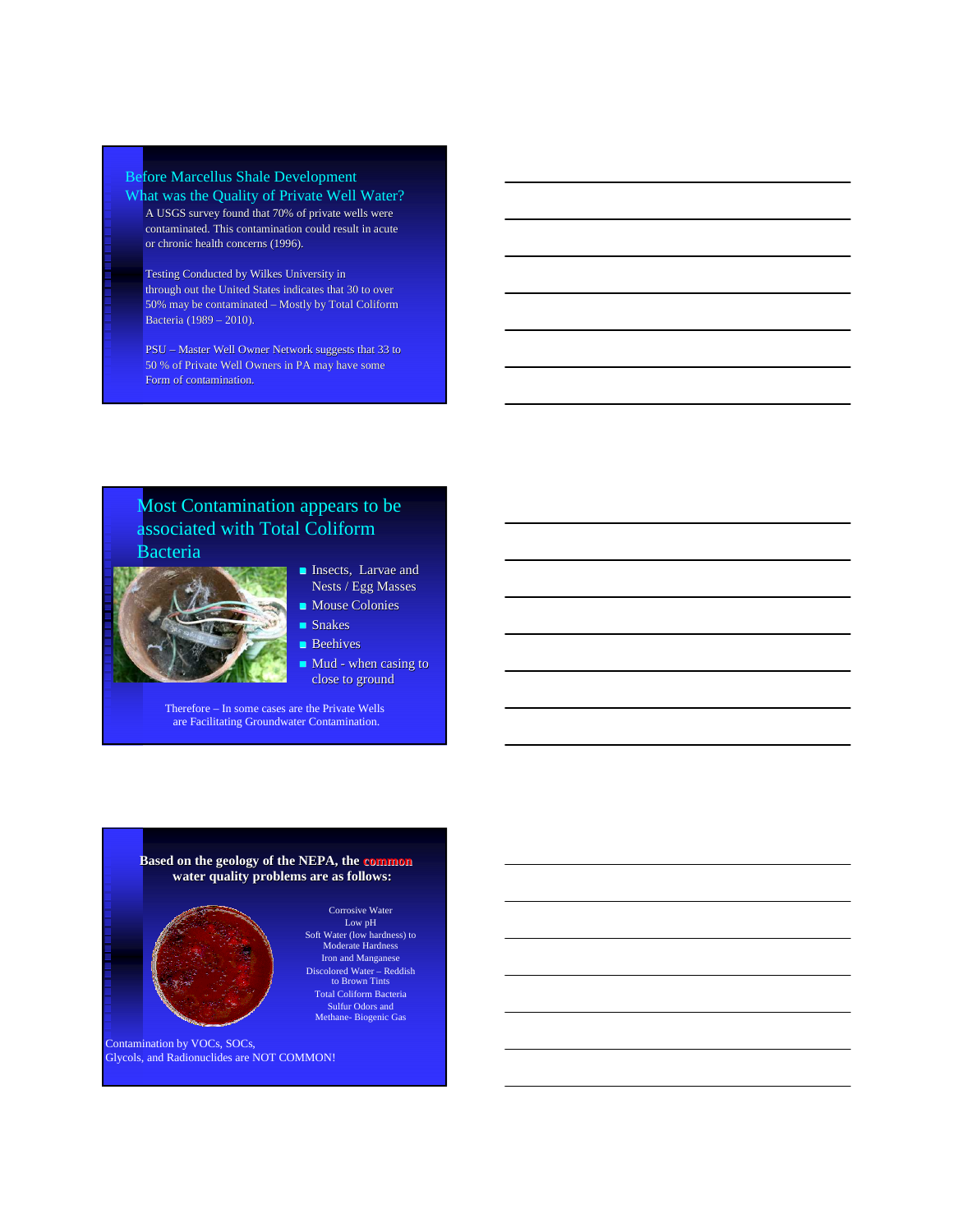





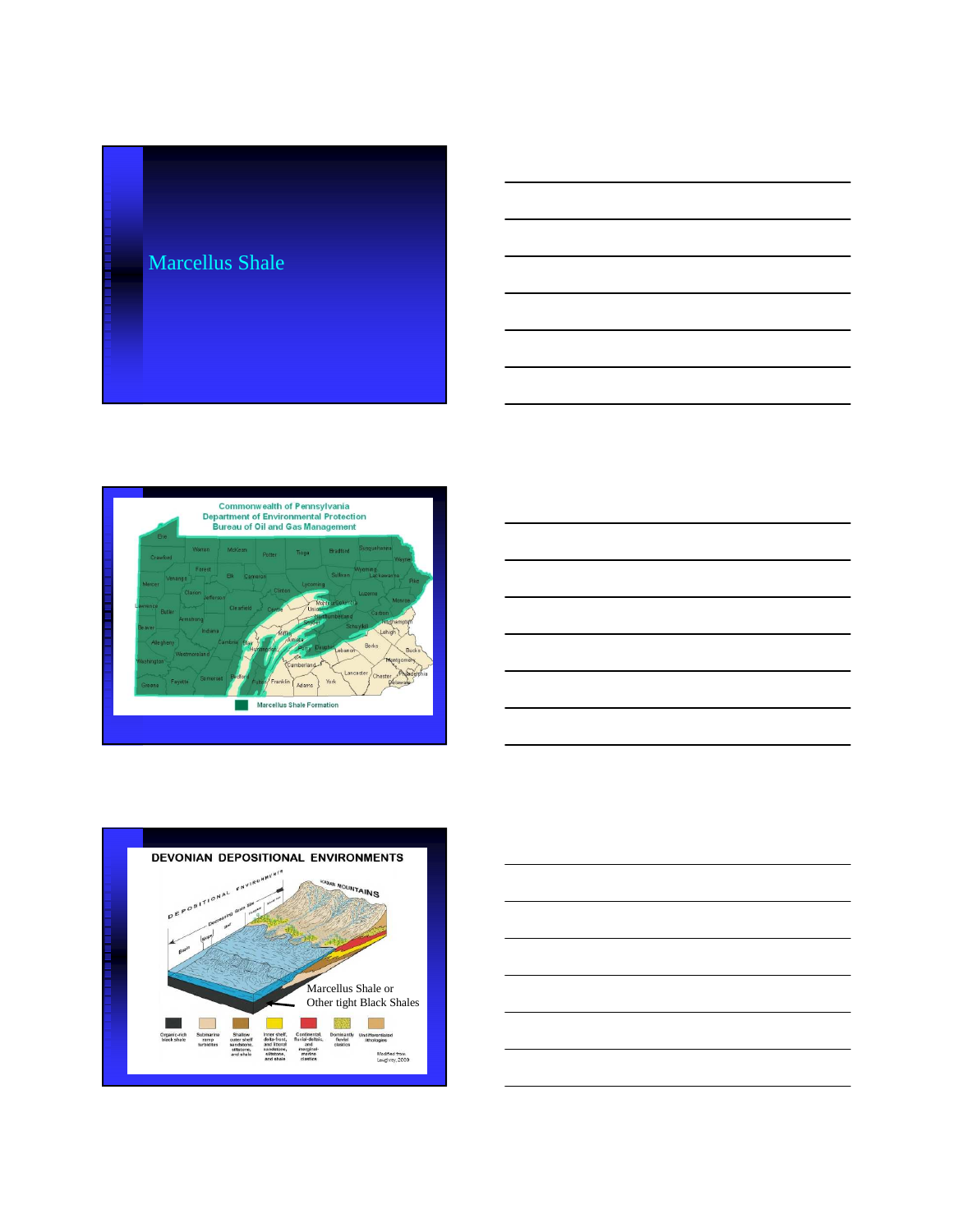









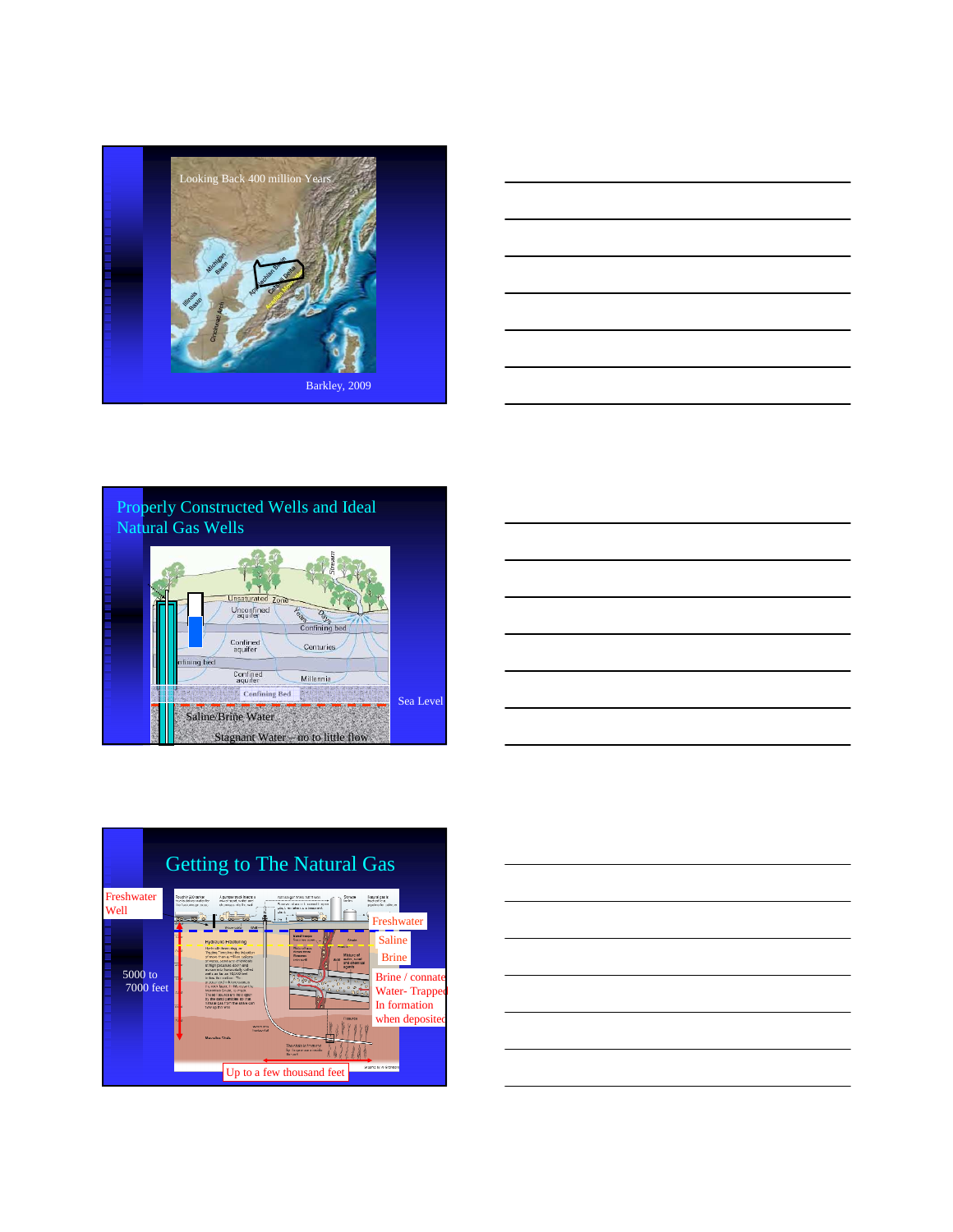



### Types of Fluids - Associated with Marcellus Shale

- $\blacksquare$  Top hole fluids typically the water from the freshwater aquifer. This water from the first 600 to 1200 feet.
- Bottom hole fluids brine or connate water.
- Stimulation Fluids fluid used to improve recovery (frac process)- includes biocides and other chemicals.
- Production Fluids water produced along the natural gas release – similar to bottom hole fluid.



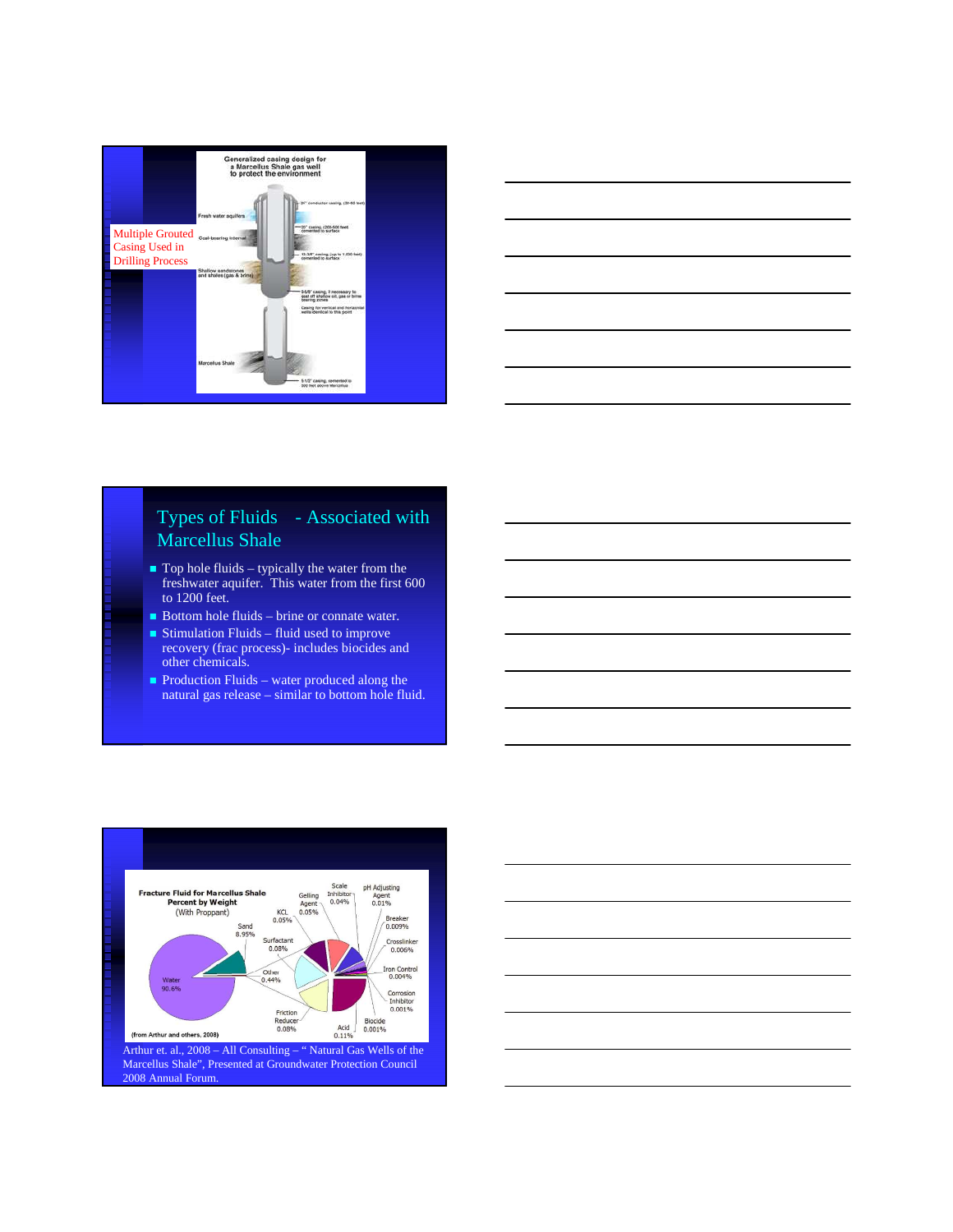|                                      | <b>Available Frac Water (Includes Recycled) Chemistry</b> |               |              |                                             |  |  |  |  |
|--------------------------------------|-----------------------------------------------------------|---------------|--------------|---------------------------------------------|--|--|--|--|
| Parameter                            | Units                                                     | Concentration | <b>PWS</b>   | <b>MultipleAbove</b><br><b>PWS Standard</b> |  |  |  |  |
| Aluminum                             | mg/L                                                      | 1.2           | 0.2          | 6                                           |  |  |  |  |
| Arsenic                              | mg/L                                                      | 0.014         | 0.01         | 1.4                                         |  |  |  |  |
| <b>Barium</b>                        | mg/L                                                      | 410           | $\mathbf{2}$ | 205                                         |  |  |  |  |
| <b>Iron</b>                          | mg/L                                                      | 17            | 0.3          | 56                                          |  |  |  |  |
| Manganese                            | mg/L                                                      | 0.89          | 0.05         | 17.8                                        |  |  |  |  |
| ÿ,<br><b>Hardness</b>                | mg/L                                                      | 1750          | 500          | 3.5                                         |  |  |  |  |
| Ø<br><b>T. Dissolved Solids</b><br>Ø | mg/L                                                      | 31324         | 500          | 62                                          |  |  |  |  |
| W.<br>Nirate @ N                     | mg/L                                                      | 90.1          | 44           | $\mathcal{D}$                               |  |  |  |  |
| pH                                   | su                                                        | 6.73          | $6.5 - 8.5$  | oK                                          |  |  |  |  |
| <b>Bromide</b>                       | mg/L                                                      | 61.8          | 0.01         | 6180                                        |  |  |  |  |
| <b>Chloride</b>                      | mg/L                                                      | 27000         | 250          | 108                                         |  |  |  |  |
| <b>Gross Alpha</b>                   | pCi/L                                                     | 223.3         | 15           | 15                                          |  |  |  |  |
| <b>Gross Beta</b>                    | mrem/yr(Sr)                                               | 38.65         | 4            | 10                                          |  |  |  |  |
| Radium 228                           | pCi/L                                                     | 18.55         | 5            | $\overline{4}$                              |  |  |  |  |
| Radium 226                           | pCi/L                                                     | 69.63         | 5            | 14                                          |  |  |  |  |
|                                      | http://www.prochemtech.com/                               |               |              |                                             |  |  |  |  |



# Flowback Water Chemistry

Flowback water is generated from drilling and it is what gets produced from the first 5% of water returned after a well is started

| Parameter                   | Frac 1  | Frac 2 | Frac 3 | Frac 4  |
|-----------------------------|---------|--------|--------|---------|
| barium mg/l                 | 3.310   | 2.300  | 7.75   | 4.300   |
| calcium mg/l                | 14.100  | 5,140  | 683    | 31.300  |
| iron mg/l                   | 52.5    | 11.2   | 211    | 134.1   |
| magnesium mg/l              | 938     | 438    | 31.2   | 1.630   |
| manganese mg/l              | 5.17    | 1.9    | 16.2   | 7.0     |
| strontium mg/l              | 6.830   | 1.390  | 4.96   | 2.000   |
| dissolved solids mg/l       | 175.268 | 69.640 | 6.220  | 248,428 |
| suspended solids mg/l       | 416     | 48     | 490    | 330     |
| chemical oxygen demand mg/l | 600     | 567    | 1 814  | 222     |

May contain elevated levels of trace metals, nitrogen, bromide, uranium, and hydrocarbons. Most of the dissolved solids includes chloride and sodium. Source: http://www.prochemtech.com/

# Production Water

Produced water is wasted water that accompanies oil extraction and is high in saline. Typically, separated stored on site and then hauled to treatment/disposal facility.

| Parameter             | Result | Parameter                   | Result  |
|-----------------------|--------|-----------------------------|---------|
| υH                    | 4.79   | conductivity mmhos          | 366.600 |
| total oil/grease mg/l |        | chemical oxygen demand mg/l | 2.332   |
| surfactants mg/l      | 105.7  | barium mg/l                 | 690     |
| calcium mg/l          | 23.200 | iron mg/l                   | 160     |
| magnesium mg/l        | 2.240  | manganese mg/l              | 10.1    |
| strontium mg/l        | 732    | dissolved solids ma/l       | 224,300 |
| suspended solids mg/l | 33     |                             |         |

May contain elevated levels of trace metals, nitrogen, bromide, uranium, and hydrocarbons. Most of the dissolved solids includes chloride and sodium.

Source: http://www.prochemtech.com/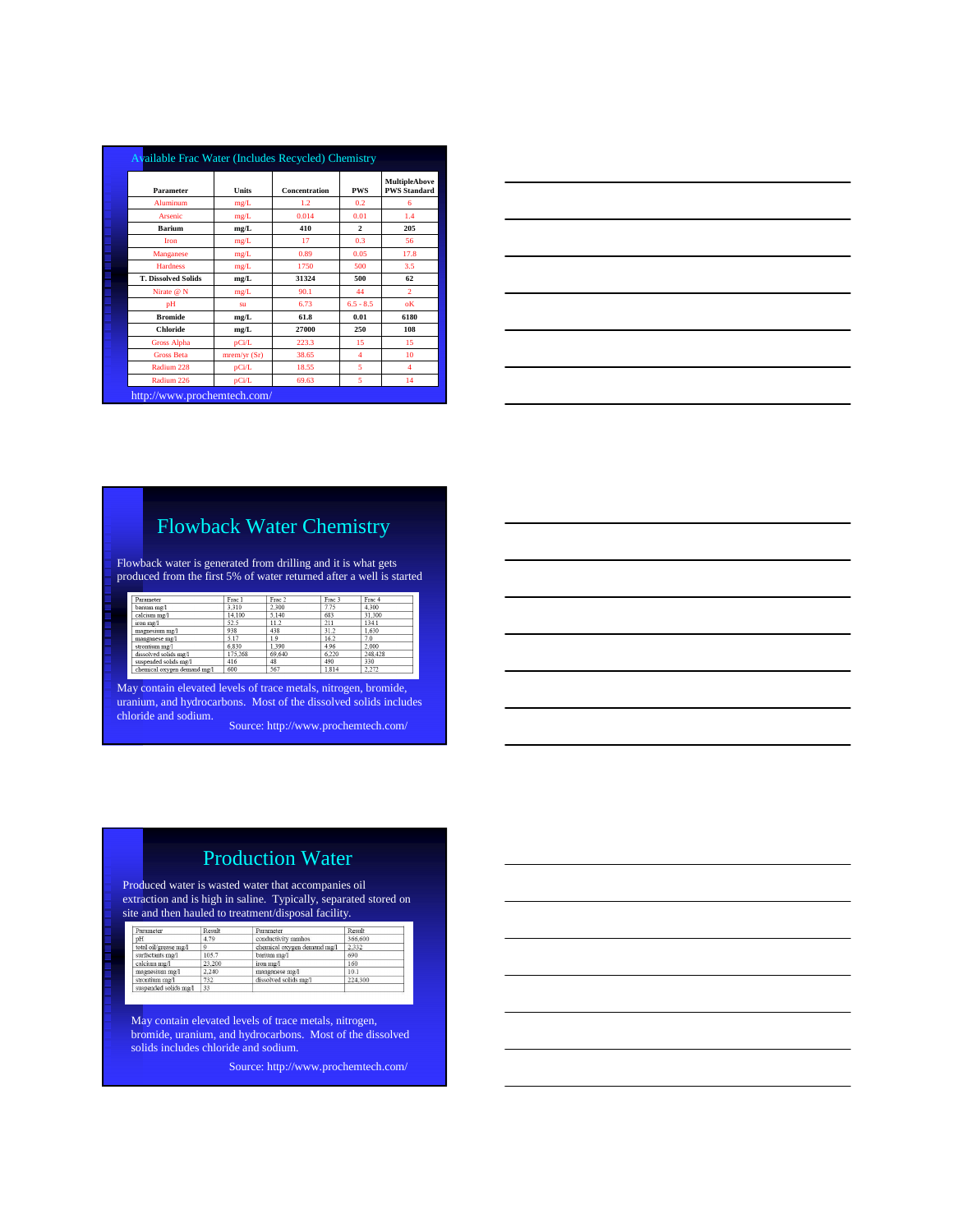



#### Active Marcellus Production Site – Frac Fluid Chemistry

Typically Frac Water is comprised of clean water with a low probably for scale formation, but treated effluents and other sources being evaluated. The components include:

Friction Reducer – anionic polymer high molecular weight (hold frac sand and other particles)

Wetting Agent- nonionic surfactant – reduce surface tension and improve frac water flowback.

Biocides- control growth or regrowth of microorganisms.

Scale Inhibitor – phosphate based chemicals to inhibit precipitate formation and scale formation.

# The Marcellus Shale Factor

- In 1996 we knew 50% of Private Wells in PA where contaminated – But What Did We DO?
- The Marcellus Shale Factor or the Development of this resource is NOW bringing this problem to the surface.
- Baseline Testing is being conducted and more problems with groundwater quality are being identified.
- What to do now?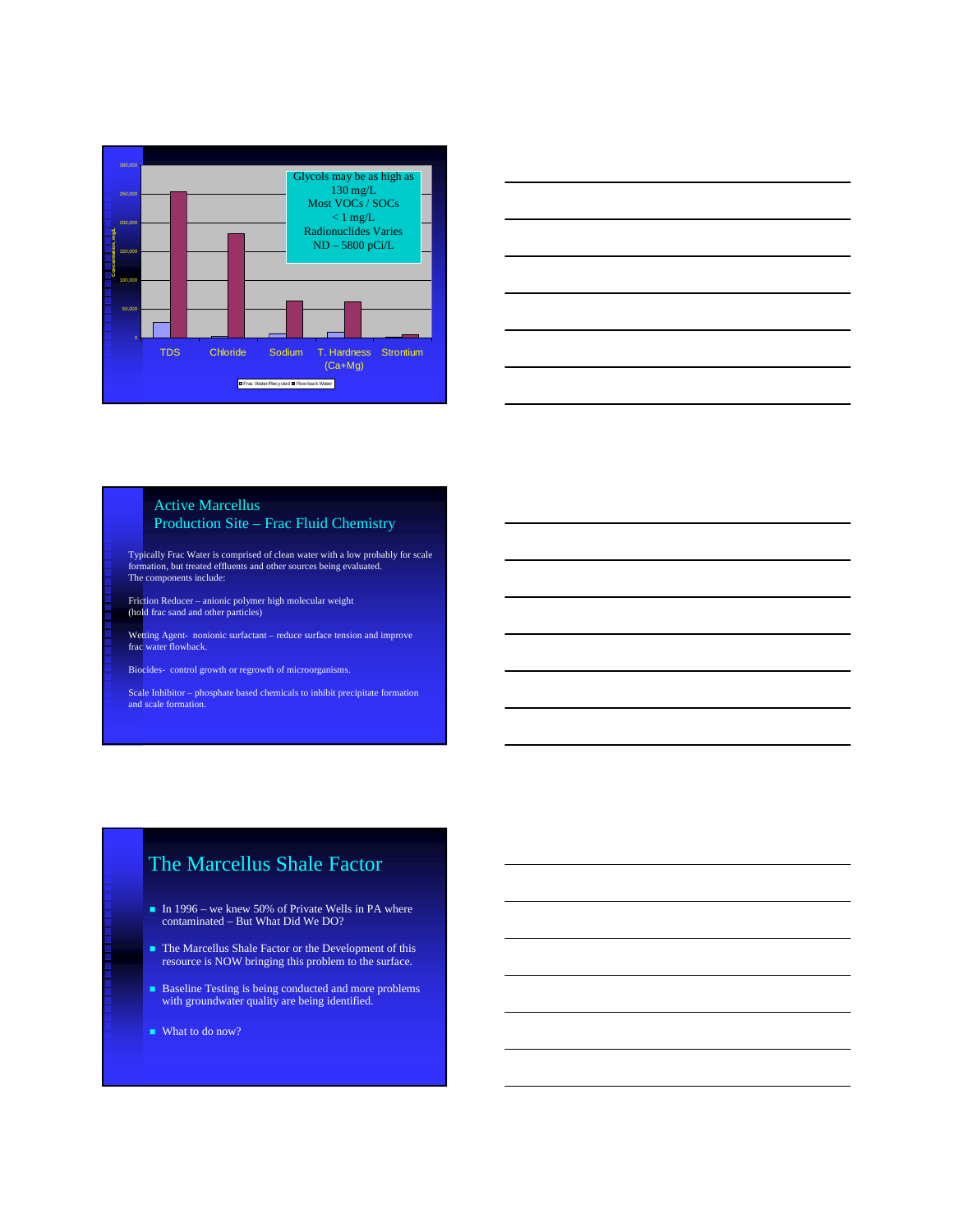







# What are Phthalates?

- Used as Plasticizers- is a substance which when added to a material, usually a plastic, makes it flexible and easier to handle.
- $\blacksquare$  Bis(2thylhexylphthalte) (DEHP) DW Standard 6 ppb – GI problems, possible endocrine disruptor and carcinogen.
- Recent Testing Highest Value was 60 ppb.
- How did this get in the aquifer?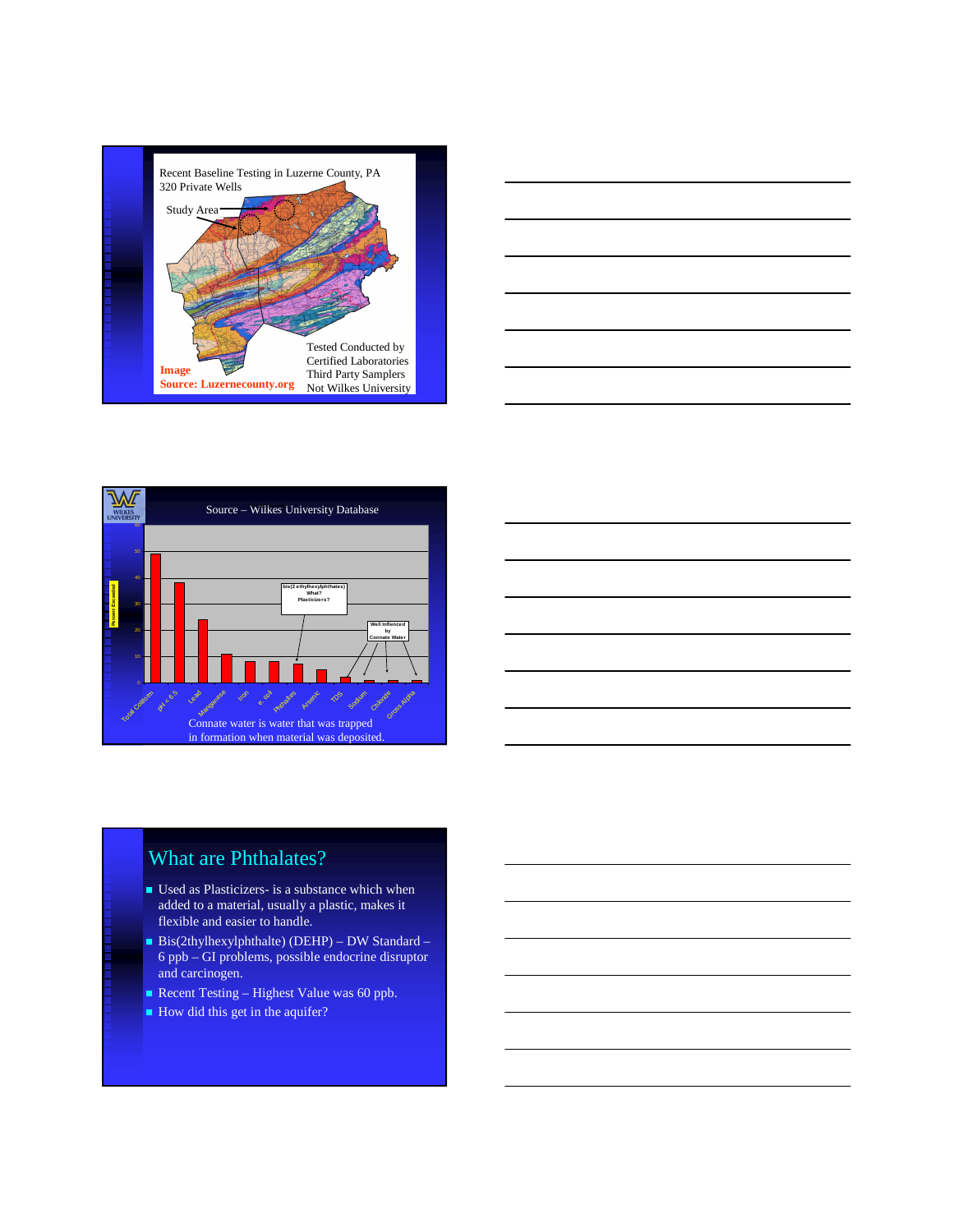#### How ? Not Sure – Here are Some Ideas

- **Private Wells Not Regulated and there are** no plumbing codes.
- Sources PVC plastic piping used in the home.
- Sources Drop Pipe and Delivery Piping used in the well.

This is only a hypothesis.

### Arsenic (5 % above Limit)

- $\blacksquare$  The drinking water MCL is 0.010 mg/L.
- Arsenic can result in the formation of malignant tumors on skin and lungs and may cause nervous system disorders.
- For this particular parameter within Northeastern Pennsylvania (NEPA), it would be advisable to retest the water for dissolved and total arsenic.
- In many cases, the arsenic has been leached from a colloid or particle that could be more cost effectively removed by standard filtration. It is also typically bound to iron oxide complexes.

#### Suggested Baseline- For Citizens

■ Testing Package # 1

Total Coliform with e. coli confirmation, chloride, sodium, bromide, barium, pH, total dissolved solids, MBAS, iron, manganese, and methane/ethane.

Testing Package # 2 Package # 1- plus T. Hardness, Magnesium, Selenium, Strontium, Conductivity, Calcium, Zinc, Alkalinity, Arsenic, Nitrate, Total Suspended Solids, Sulfate, Oil & Grease, and 21-VOCs/MTBE.

Testing Package # 3

Package #1 and # 2 - plus Potassium, Sulfide, Ammonia, Acidity, Nickel, Gross, Alpha/Beta, Lead, and Uranium.

It may be advisable to add Glycols and other organics and inorganics Depending on surrounding land-use, use of geothermal wells, and past history.

http://www.wilkes.edu/water (Fact Sheet - Recommended Baseline)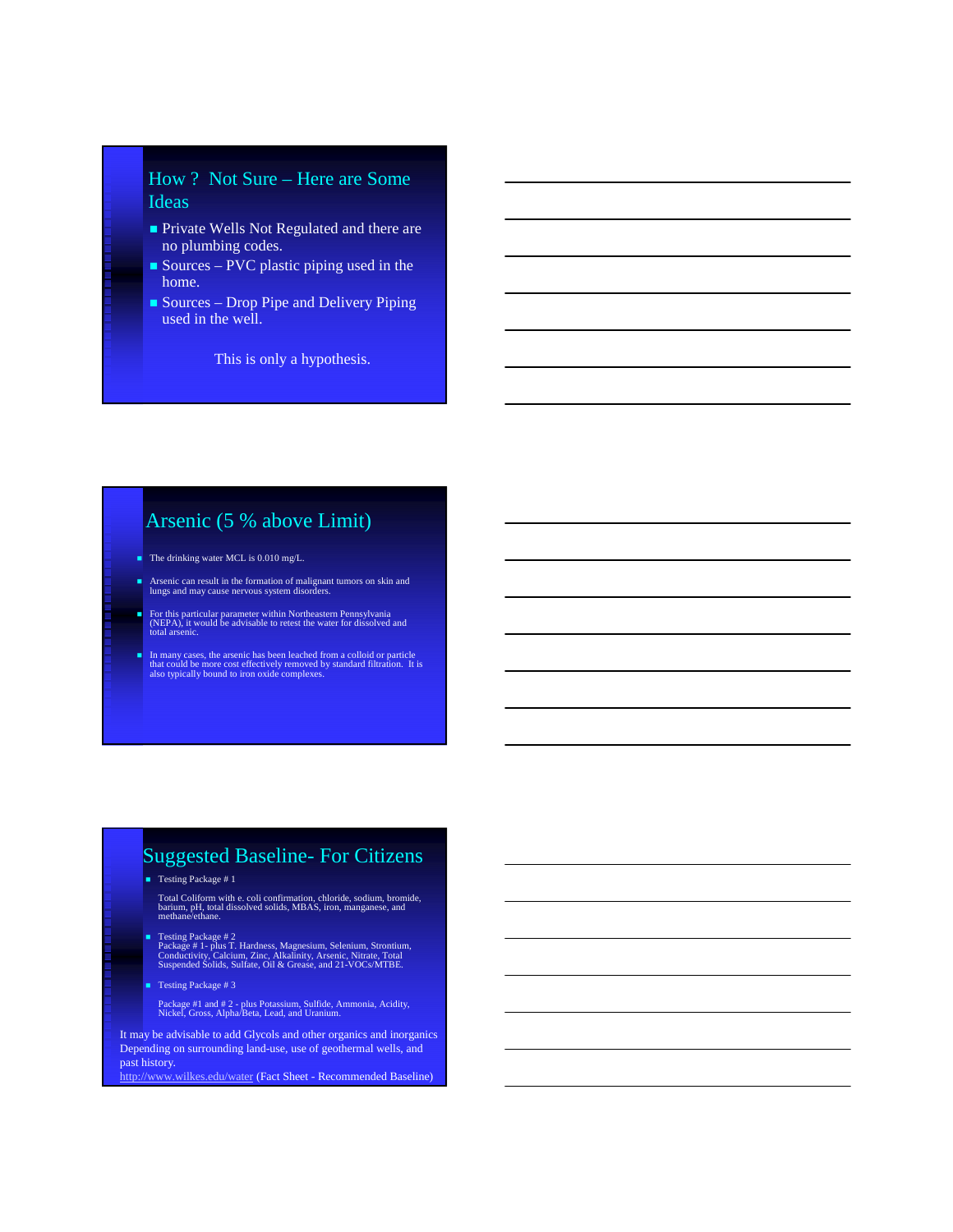### Problems with Iron, Manganese, and Sulfur – May be Bacterially Related



In Northeastern PA- "Nuisance Bacteria may be associated with an Odor, Iron, Manganese, or Sulfur problem. Up to 50% of the time. Make sure to test for total coliform, standard plate count, and Nuisance Bacteria.



# WILKES

#### Citizen Database at Wilkes University-Guidelines for Submission

#### **II. Guidelines for Data Submission**

- 1. Third Party Samplers following chain-of-custody to certified laboratory.
- 2. Submit detailed reports from certified laboratory with a GPS position for the well.
- 
- 3. The water sample must be collected ahead of any water treatment system.
- 4. other conditions Learn More at the Wilkes University Website.

Learn More – http://www.wilkes.edu/water



### Suggested Action

- Baseline Testing should identify and document current water quality and quantity and be specific to the wellowner.
- Baseline testing information should be used to correct, improve, or abandon wells that can not be remediated. This may not just mean installing treatment we may also need to improve the well.
- Establish Statewide Standards for Private Well Placement and Construction.
- Establish specific plumbing codes for drinking water piping for private wells.
- Establish more detailed standards and guidelines for geothermal well placement and construction.